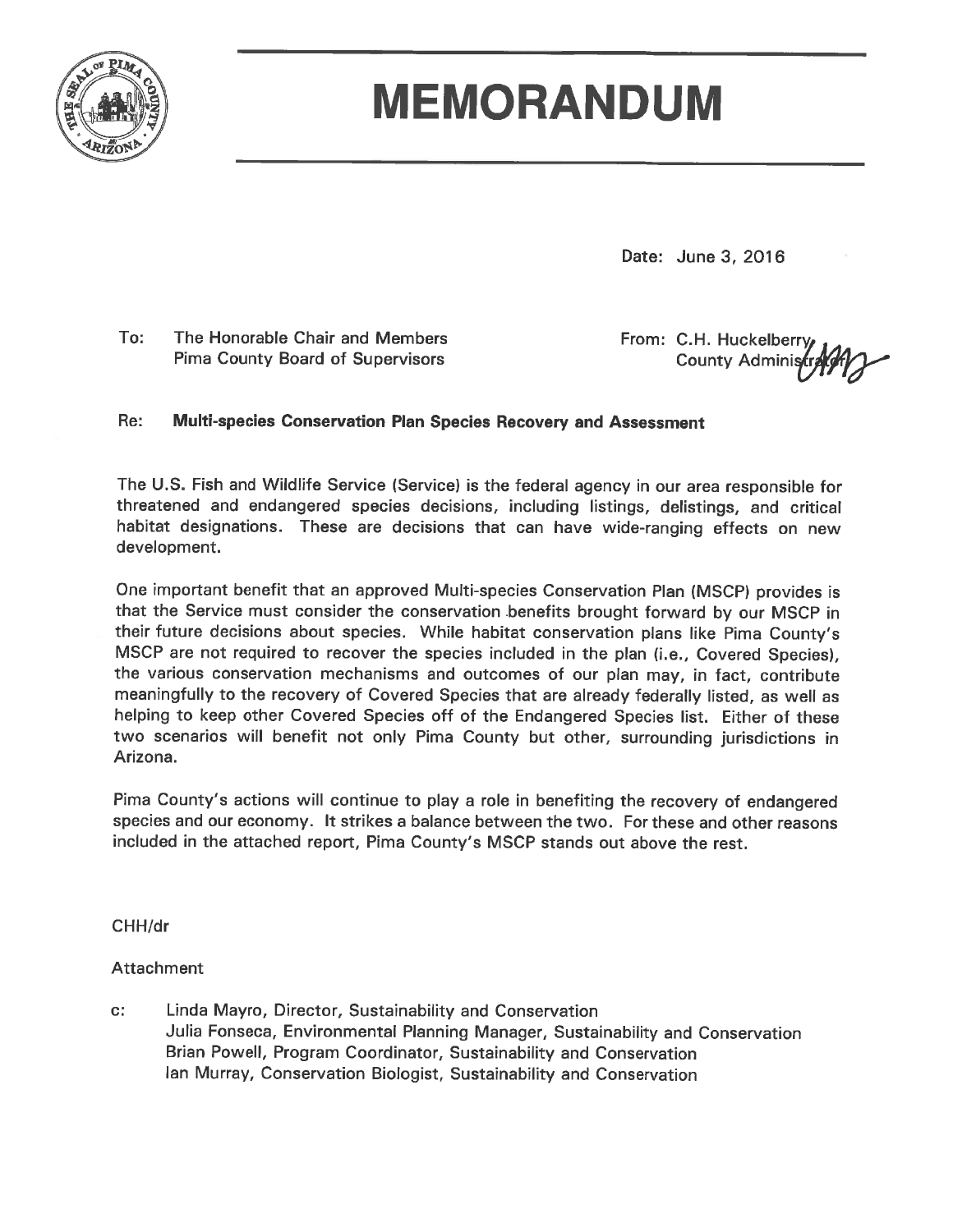# **Pima County's Multi-Species Conservation Permit – Promoting the Recovery of Threatened and Endangered Species**

# **Ian Murray and Brian Powell Pima County Office of Sustainability and Conservation**

# *Pima County's Multi-Species Conservation Plan*

The USFWS is soon to issue Pima County and the Pima County Regional Flood Control District (hereafter collectively referred to as the County) a Section 10 Incidental Take Permit, formalized under the County's Multi-Species Conservation Permit (MSCP). This is an important milestone for the County and is an approach that seeks balance between maintaining and preserving Pima County's ecological resources and promoting economic growth in the region. Although it will indirectly benefit all of the species across the permit area, the MSCP formalizes the agreement addressing 44 species of conservation concern (Covered Species) and their associated habitat, including nine federally endangered or threatened species, in exchange for the authorization to "take" the covered species (primarily using the loss of habitat) during the 30-year permit. While the goal of the County's MSCP is not to recover endangered species, the plan will promote species recovery through a variety of additional mechanisms and benefits, which is the focus of this paper.

# *Species recovery under the Endangered Species Act*

The Endangered Species Act is a body of legislation that was passed to conserve the habitat of threatened and endangered species and to enact programs to prevent the extinction of these species. Recovery is the process that stops the decline of an endangered or threatened species by removing or reducing threats. Recovery ensures the long-term survival of the species in the wild. At that point, the species is recovered, and protection of the ESA is no longer necessary.

The question of what exactly is species recovery is a complex topic, but the U.S. Fish and Wildlife Service uses the general criteria of resiliency, redundancy, and representation of populations to assess progress towards species recovery (Evans et al. 2016). Tools used to recover endangered and threatened species include restoring and acquiring habitat, removing invasive species, conducting surveys, monitoring individual populations, and breeding species in captivity to release them into their historic range.

Significant species recovery successes have occurred as a result of the Endangered Species Act, including the population recovery and de-listing of the Bald eagle, peregrine falcon, and the American alligator. Perhaps more importantly, countless other species have been saved from extinction via this legislation; by one estimate 99% of listed species have been saved from extinction (Suckling et al. 2012).

# *The MSCP's landscape- level approach towards conservation*

A core tenet of the MSCP is that our biological resources are best conserved by using a broad-scale, landscape-level approach towards the management and preservation of viable species populations across connected landscapes. A key feature of the County's Sonoran Desert Conservation Plan (SDCP)—and thus of the MSCP—is the Maeveen Behan Marie Conservation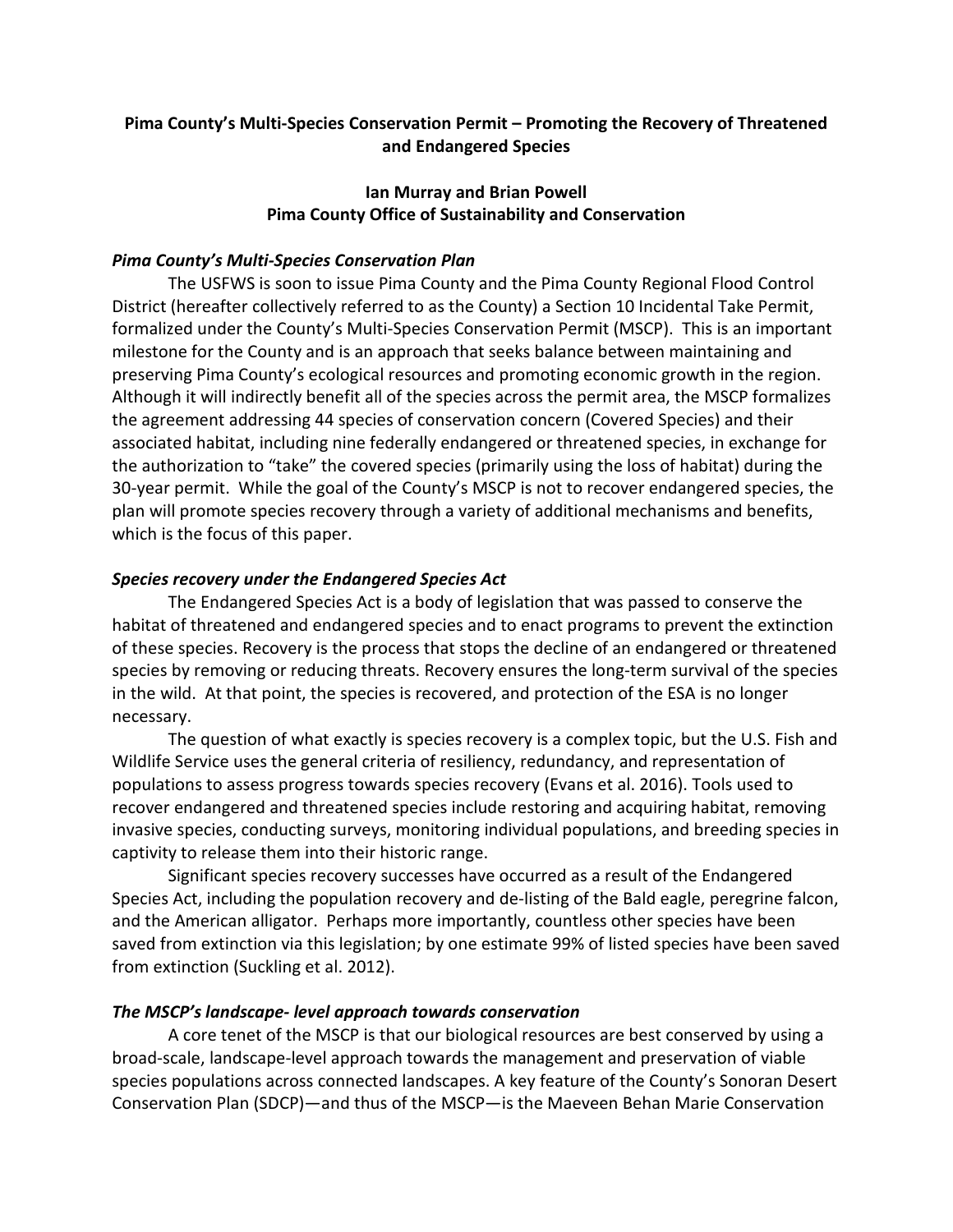Land System (CLS), which establishes a biological reserve system based on key biological features such as the occurrence of species of conservation interest. The MSCP in fact, reflects the core values of the SDCP already implemented for many years, and designed to protect and preserve the County's biological and cultural heritage. Notably, during the SDCP planning process and development of the CLS, the key tenets of recovery noted earlier (resiliency, redundancy, and representation) were explicitly built into the framework and recognized as being critical for the preservation of the entire array of species in Pima County.

Implementation of the CLS has promoted connectivity of habitat and watersheds, has supported a trend toward a more compact zone of urban development, and increased the representation of certain key habitats in protected areas. By operating within this geographic framework, the MSCP is already poised to benefit all of the Covered Species, as well as to maximize species recovery for covered and listed species.

The second key feature of the County's conservation approach is the extensive portfolio of County-owned or managed lands (almost 200,000 acres in all) that will be used for mitigation under the MSCP. While there will be some losses of habitat under the MSCP, analyses in the MSCP show the land portfolio provides at least one acre of mitigation for each acre of anticipated loss as a result of the activities covered under the permit. In fact, of the 32 species in this analysis (summarized in Table 4.4 of the MSCP), 26 species (81%) had at least five acres of mitigation for every acre of habitat projected to be lost.

Recent analyses suggest that as the area of land covered by an MSCP increases, the chances that a listed species will be considered as 'stable' or 'improving' increases (Langpap & Kirkvliet 2012). The County's MSCP permit area of about 1.3 million acres is among one of the larger habitat conservation plans to date (Rahn et al. 2006), maximizing the potential for contributing to species recovery.

#### *Additional actions that promote species conservation and recovery*

Implementation of the CLS guidelines and management of large land holdings are two key pillars of the County's conservation efforts. These "coarse" filter approaches help ensure the long-term success of species recovery efforts, but more "fine" filter, targeted actions are also an important component to the species recovery. Such actions under the MSCP mirror actions taken by the Service to support recovery of ESA species; these actions include:

- Support of studies that advance the state of knowledge regarding species' status, distribution, or life history.
- Partnership and collaboration with other resource management agencies working towards the common goal of species preservation and recovery which is beneficial due to the pooling of resources and creation of 'economies of scale.'
- Participation in re-introduction efforts and subsequent monitoring of select listed species (e.g., Chiricahua leopard frog) on County lands together with the enhancement of habitat features to best ensure the success and prosperity of these re-introductions.
- Monitoring and management of species that are currently not listed. The MSCP serves to promote these species' populations to keep them off the of the Endangered Species list.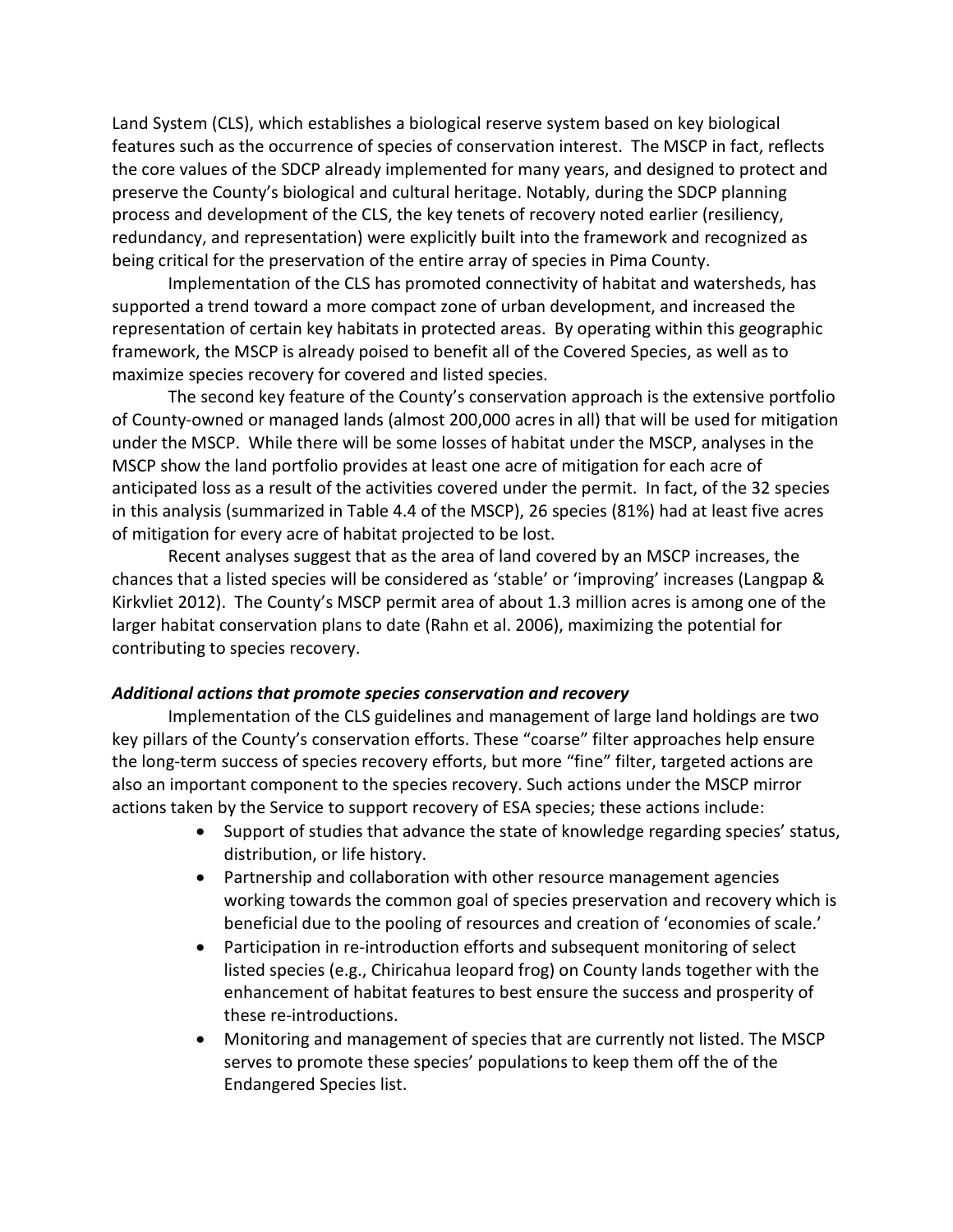- County's leadership in land management and monitoring activities that help leverage grant funds and inform other agencies to act on the behalf of Covered Species (e.g., our current work with the lowland leopard frog), as well as consider these resources in such actions as review of large-scale projects.
- Additional discretionary actions are concerned with incorporating means to address wildlife crossings in development projects which promote species recovery through the preservation of movement patterns important to resisting the dangers of population fragmentation and isolation, as well as reducing direct mortality.
- Incentives to improve the condition of species habitats on rangelands and in riparian areas.

## *Pima County – a long history of environmental awareness*

Many of the policies and concepts written into the MSCP have in fact been operational policy for more than a decade. These measures can be considered avoidance and minimization measures that minimize the impacts on sensitive resources such as ground water and riparian habitats. Therefore, the MSCP relies on many existing County ordinances that are directly or indirectly beneficial to listed species and thus contribute towards species recovery primarily through the protection of specific habitats and/or ecosystem function that are critical to many Covered Species such as the continued existence of natural groundwater resources. Additionally, these ordinances, policies and guidelines address a variety of impediments towards population recovery through the management and reduction of stressors such as invasive species, nest/roost site disturbances, off road vehicle traffic, free-ranging pets, or illegal dumping. These ordinances will not be exhaustively listed here, but may be found in Chapter 4 of the MSCP.

Avoidance and minimization measures such as those that Pima County has been operating under for many years also play an important role in species conservation because they factor importantly in keeping species off of the Endangered Species List. For example, in a recent high profile decision the USFWS decided that the Sonoran desert tortoise, which was a candidate species for ESA listing, did not need to be federally listed in part due to the ongoing conservation efforts, monitoring, research, as well as various avoidance and minimization measures that natural resource managers on the federal, state, and local level have already implemented. A decision such as this is not only beneficial from the perspective of species conservation, but also lends itself to a more effective and flexible management strategy for the species on a local level.

The MSCP also takes the critical step to address ongoing climate change and its potential threats and hindrances to species recovery. The predicted changes in temperature and precipitation dynamics are likely to present considerable challenges to the persistence and recovery of populations of many Covered Species. However, the guiding principles of maintaining landscape connectivity, preservation of key and sensitive habitat associations (e.g., talus slopes and riparian habitat), and creation and protection of open space lands serves to bolster the ability of the MSCP to contribute towards species maintenance under climate change. Another important part of maximizing species recovery under climate change is to manage and reduce other non-climate stressors that may impede species recovery. Indeed, the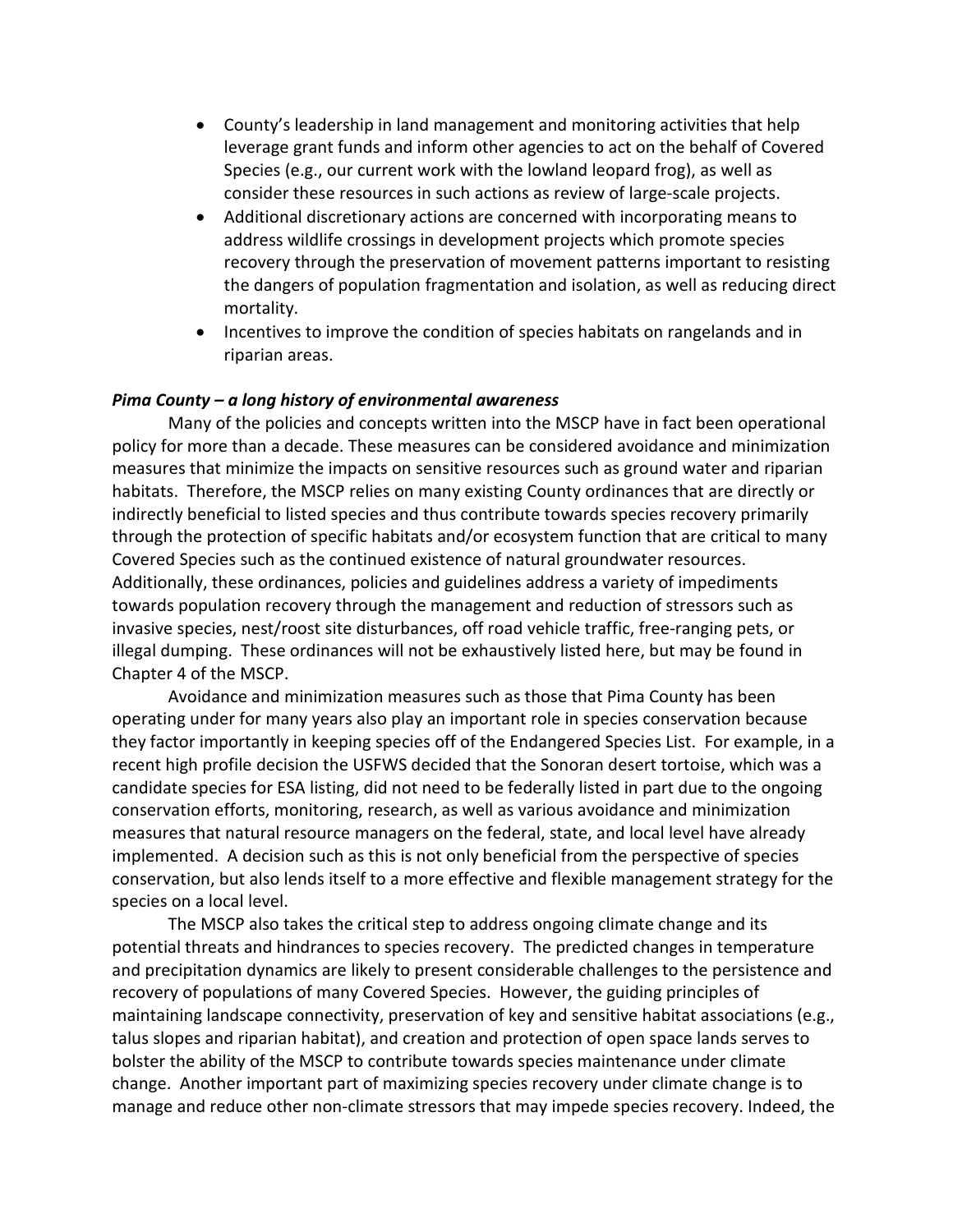MSCP's many avoidance, minimization, and mitigation measures also serve to maximize species' abilities to withstand climate change stresses and thus also maximize species recovery potential.

The achievement of species recovery goals is best done through a combination of species-specific conservation measures, monitoring, and innovative and adaptable land management practices. The MSCP contains all of these elements. The land management strategies include a framework for the preservation and restoration of both upland and riparian habitats, which can contribute towards the recovery of a number of listed species.

The County's MSCP also mandates the scientifically-grounded grazing management of large expanses of ranch land which makes an important contribution to the preservation and potential recovery of those listed species in upland environments and helps to curb the damaging effects of habitat fragmentation and urban sprawl. These ranches are run as partnerships between local ranchers who maintain the daily operations of a working ranch, and the County. These ranchers have entered into legal agreements with Pima County to ensure that the ranches are run under conditions of land stewardship laid out in management agreements as written in the MSCP. The County's ranch management strategy is based upon resource use standards and methodologies grounded in the science of range management and widely accepted by those tasked with managing these resources on a federal and state level. Further, as resources permit, Pima County will develop models of sustainable ranch stewardship, or Coordinated Resource Management Plans for its ranches which are structured as a collaborative effort between ranch operators, natural resource agencies, and the public to plan the best grazing methods compatible with the particular rangeland resources, conditions, and goals for a given ranch.

#### *The role of monitoring and adaptive management*

The lack of monitoring data and an inability to adequately respond to monitoring information through adaptive management have both been cited as deficiencies in many species recovery programs (Evans et al. 2016). A key part of the County's MSCP is the Pima County Ecological Monitoring Program which will collect data on a wide range of resources so the data can be used to guide appropriate management actions best able to promote species retention and recovery. Unlike many HCPs, the County's program goes beyond monitoring at the species level and extends to additional areas that are also key elements of the species recovery process (indirectly or directly) including monitoring obligations associated with soils and vegetation parameters, tracking habitat and species threats, inventory and management of caves and mines, water and watershed health, tracking and managing for invasive species, and tracking of climate.

#### *How to assess contributions to species recovery*

As noted throughout this white-paper, Pima County has—and will continue to—develop conservation actions that support the recovery of listed species. A key question then is: How can these contributions to species recovery be measured?

Through the creation of a robust monitoring structure and the subsequent collection of monitoring data, the MSCP is inextricably linked with species conservation, and will play an integral role in species recovery grounded in a sound adaptive management framework. The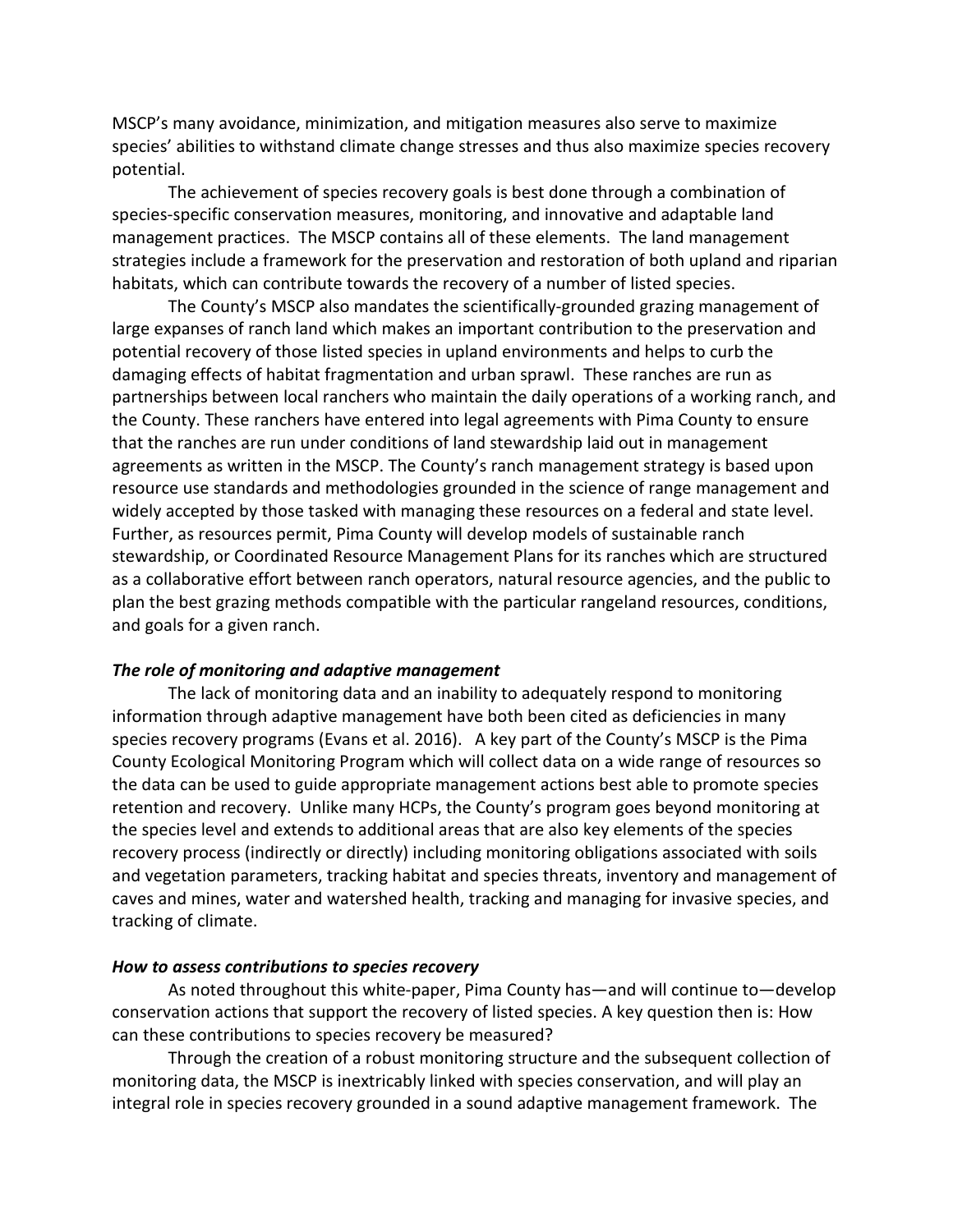very structure of the County's ecological monitoring is targeted towards understanding and quantitatively estimating species population status and how these populations are impacted by factors such as habitat condition, climatic variables, and management actions. Through the action and structure of the monitoring program, the County will have the data (for example population abundance or occupancy data) necessary to inform the conservation strategies important to species conservation.

There are also additional dimensions to the species recovery process that may arise over the life of the MSCP and that can be measured. The U.S. Fish and Wildlife Service uses various metrics to assess progress towards species recovery that include measuring how resilient, redundant, and representative populations of a species are (Evans et al. 2016). Importantly, these criteria are all likely to improve when the area or extent of occupied habitat as well as the population size/number of populations increases, both of which can be explicitly measured.

One measure of the MSCP's contributions towards species recovery is the total acres of habitat protected versus acres lost through the MSCP, that is known to be used and or occupied by a recovering species, and that would not otherwise have been protected. Similarly, the total increase in population size or the number of additional populations that have been established or enhanced via mechanisms contained within the MSCP can also be estimated. Particularly if one can delineate those species populations, or estimate a number of individuals that would not exist or be legally protected if it were not for the body of the MSCP, then that is a meaningful and quantifiable contribution that the MSCP has made for recovery of that species.

Parties external to the County may also provide valuable input regarding the gauging of the role of the MSCP in contributing to species recovery. The USFWS itself is likely to be a source of information in this regard, in the form of species recovery assessments attached to any delisting process, as well as the input from local USFWS staff biologists who are intimate with the dynamics of the listed species and their habitats that are covered by the MSCP. Any such analysis will include data collected by Pima County, but also other entities working on the species throughout its geographic range.

### *How to assess contributions to species recovery – the intangible*

There are also considerable intangible ways that the MSCP may contribute to species recovery that will be more difficult to measure, but nonetheless may benefit species recovery. For example:

- The use of an external review panel, the Science Technical Advisory Team (STAT) to provide scientific review and assess the effectiveness of the MSCP.
- The review and oversight of local stakeholders and special interest groups to monitor how well the MSCP is supporting efforts to establish new species populations in partnerships with others.
- Shared, long term monitoring data critical to the creation, amendment, or execution of species recovery plans.

### *The Multi-Species Conservation Plan – conservation in action*

Society's use of habitat conservation plans to balance conservation with economic development under Section 10 of the Endangered Species Act is one that is becoming more widely used on both large and small scales. Through both its long-standing SDCP as well as the